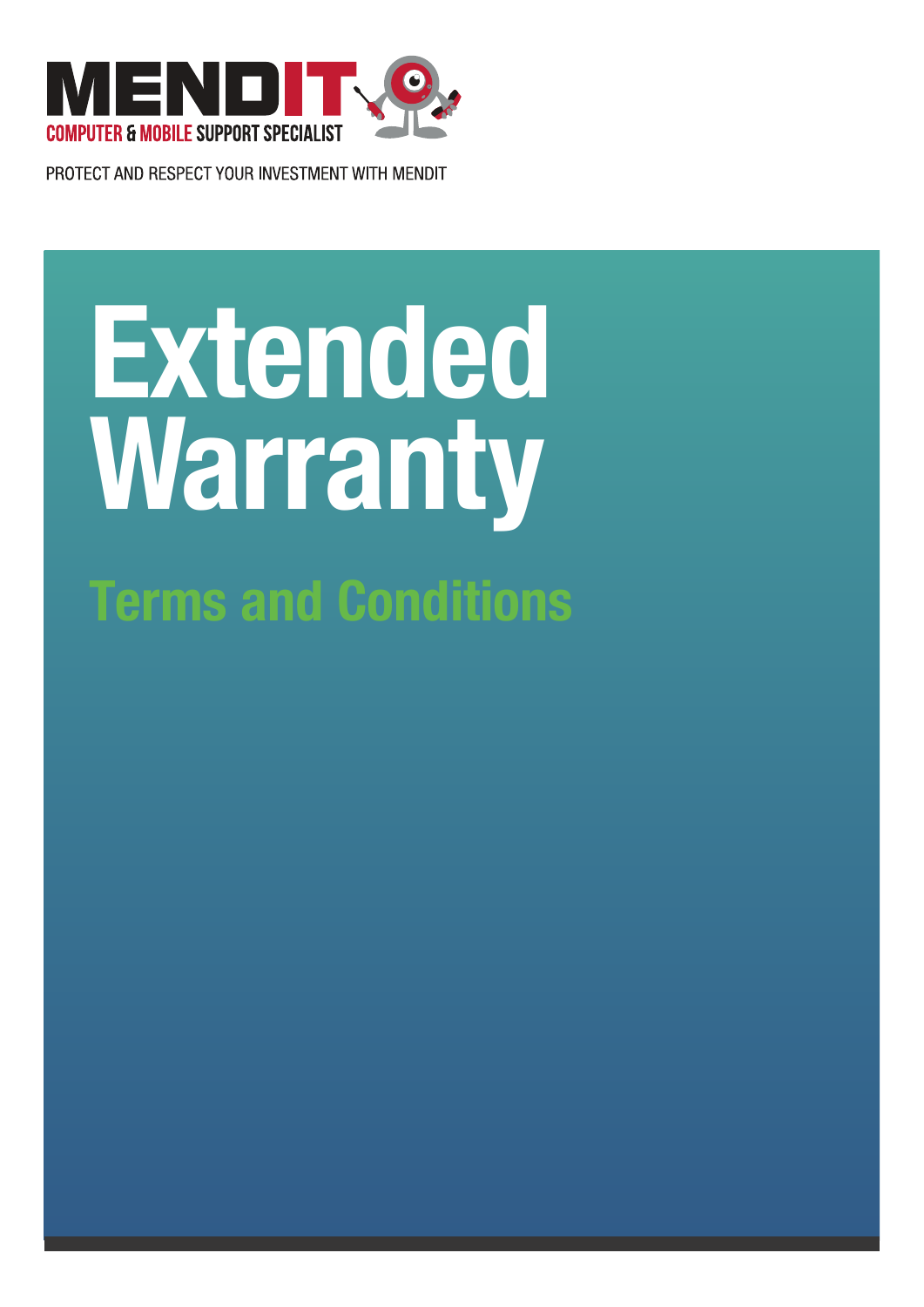## **Extended Warranty Terms and Conditions**



These are the terms and conditions upon which we will provide the Services to you ("Terms").

#### **1. DEFINITIONS**

- 1.1 In these Terms, we will use phrases with particular meanings. If you are unclear about the meaning of any of the phrases used in these Terms then please contact us.
- 1.2 In these Terms:-
- 1.2.1 "Business Day" means any day other than a Saturday, Sunday or public bank holiday in England;
- 1.2.2 "Commencement Date" means the date on which these Terms become effective;
- 1.2.3 "Consumer" means an individual buying Services from us wholly or mainly for your personal use (not for use in connection with your trade, business, craft or profession);
- 1.2.4 "Data Disclaimer" means our disclaimer document which we will require you to sign before we provide any Services, under which you acknowledge and agree that we will not be liable for any loss of data that occurs as a result of us carrying out the Services;
- 1.2.5 "Electronic Certificate" means the electronic certificate which will be sent to you after you purchase Service(s), either through our Website or via an organisation from whom you purchased Equipment and who resell the Service(s) to you on our behalf;
- 1.2.6 "Equipment" means New Equipment or Post/Refurb Equipment, as applicable;<br>1.2.7 "Location" means the customer's business premises or home, at which the Equ
- 1.2.7 "Location" means the customer's business premises or home, at which the Equipment is registered within the United Kingdom;
- 1.2.8 "Mechanical Electrical Breakdown" means the actual and sudden mechanical and/or electrical failure or breakdown which results in the sudden stoppage of the Equipment's normal function, which necessitates repair to resolve those functions;
- 1.2.9 "New Equipment" means desktop, laptop or other computer equipment which you have bought new and is registered with us within the Registration Period;"
- 1.2.10 Normal Working Hours" means between the hours of 8.30am and 5pm each day excluding Saturdays, Sundays and public holidays in the United Kingdom;
- 1.2.11 "Post Warranty/Refurb Equipment" means desktop, laptop or other computer equipment which is either Refurbished or for which the manufacturer's warranty has expired, and is registered with us within the Registration Period;
- 1.2.12 "Refurbished" means equipment that has been returned to the manufacturer by the original purchaser, and has been tested, repaired and resold by the manufacturer;
- 1.2.13 "Restricted Period" means the period of 28 days from the date you purchased the Service;
- 1.2.14 "Services" means repair as a result of Mechanical Electrical Breakdown during the Warranty Period by one of the warranty service options we agree to provide to you;
- 1.2.15 "Warranty Period" means: (i) for New Equipment, the warranty period specified in your Electronic Certificate, being either 1, 2, 3, 4 or 5 years from the date of purchase of the Equipment. The Warranty Period includes any period during which the Equipment manufacturer gives a limited warranty; and (ii) for Post Warranty/Refurb Equipment, the warranty period specified in your electronic certificate, being either 1, 2 or 3 years from the date that you purchased the Services; and
- 1.2.16 "Website" means http://www.mendit.com/ or such other mobile applications or replacement website or mobile applications through which we operate our business from time to time.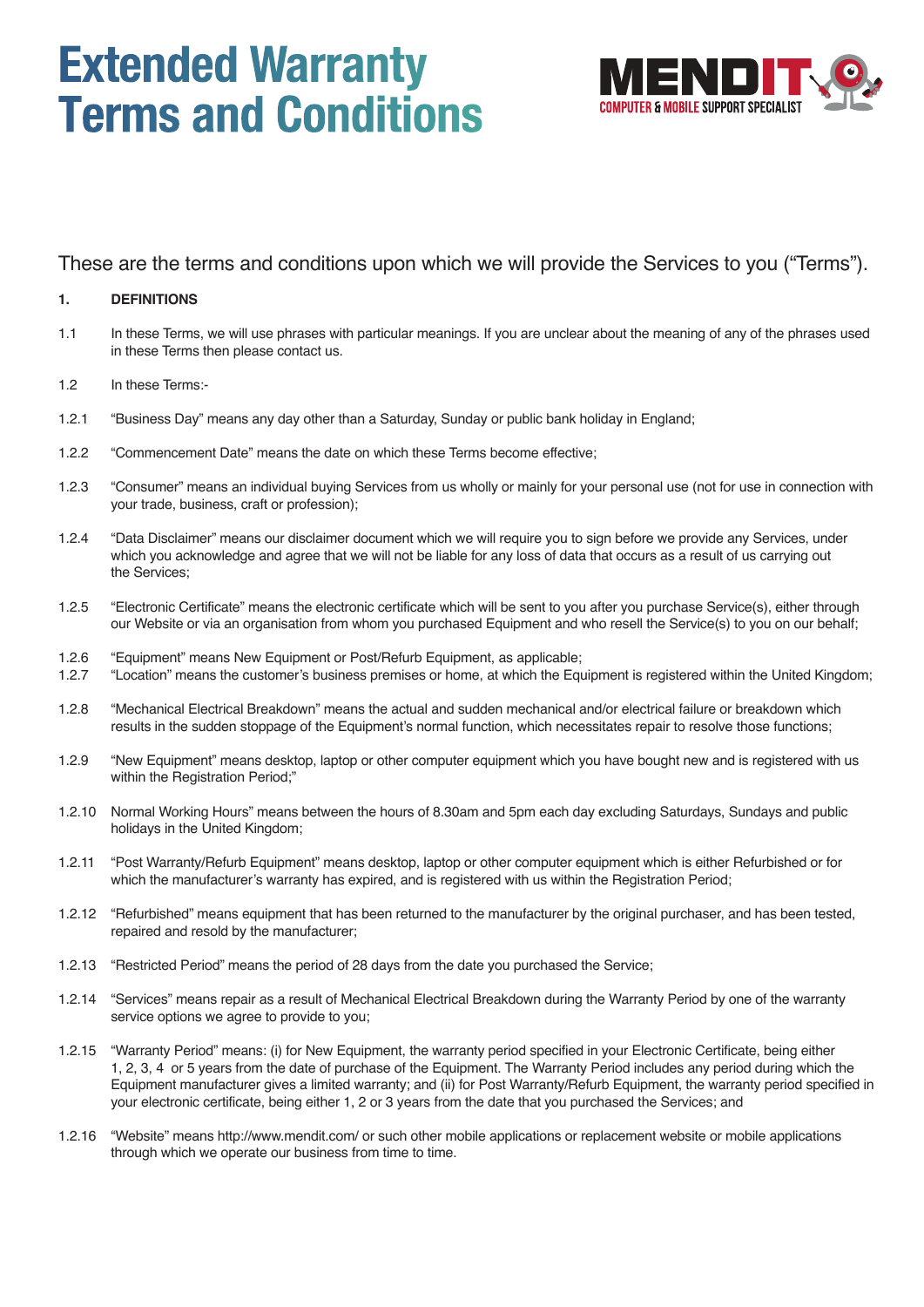

#### **2. INFORMATION ABOUT US AND HOW TO CONTACT US**

- 2.1 Who we are. We are MendIT Computer Repairs Limited a company registered in England and Wales ("MendIT"). Our company registration number is 7423708 and our registered office is at Unit 1 Magnesium Way, Hapton, Burnley, Lancashire, England, BB12 7BF. Our registered VAT number is 113635147.
- 2.2 How to contact us. You can contact us by telephoning our customer service team at 01282 418864 or by writing to us by email at **info@mendit.com**. by post at Unit 1 Magnesium Way, Hapton, Burnley, Lancashire, England, BB12 7BF or through our Website.
- 2.3 How we may contact you. If we have to contact you we will do so by telephone or by Writing to you at the email address or postal address you provided to us at the time you purchased the Services.

#### **3. OUR CONTRACT WITH YOU**

- 3.1 When you purchase a Service or Services through our Website (or via an organisation from whom you purchased Equipment and who resell the Service(s) to you on our behalf), we will generate an Electronic Certificate which will be sent to you. This constitutes our acceptance of your offer to purchase Service(s), and a contract for the supply of the Service(s) will come into existence between you and us on the date that you receive the Electronic Certificate.
- 3.2 If we are unable to provide Services to you, we will inform you of this in writing and will not charge you for the Services. This might be because we do not provide the Services in relation to particular equipment, because of unexpected limits on our resources which we could not reasonably plan for, because a credit reference we have obtained for you does not meet our minimum requirements or because we have identified an error in the price or description of the Services.
- 3.3 We only sell to the UK. Our website is solely for the promotion of our Services in the UK. Unfortunately, we cannot provide Services to customers located outside the UK.

#### **4. THE SERVICES**

- 4.1 You are entitled to receive the Services in accordance with these Terms if a repair is required to your Equipment:
	- i. within the Warranty Period; and
	- ii. outside of the Excluded Period;
		- for reasons of Mechanical Electrical Breakdown.

The type of Service you have purchased will be shown on your Electronic Certificate. The terms applicable to the different services are set out below:

- 4.1.1 Collect and return warranty service: Under the terms of the collect and return warranty service, we will collect the defective Equipment from your Location, repair it and return it to your Location. Subject to clause 3, we will incur all collection, repair and re-delivery costs for this type of service.
- 4.1.2 Return to base warranty service: Under the terms of this service, you must arrange to have your Equipment delivered to a MendIT authorised service location for warranty repair. You must pre-pay all postage and shipping charges associated with transportation of the Equipment to the repair location. The Equipment is at your risk of loss during delivery to us so you should insure it. We will return the repaired Equipment to you and incur all delivery costs to return the Equipment to you. If either clauses 5.2 or 5.3 applies, we will be entitled to charge £35 for investigating a warranty repair that falls outside the scope of the Services. You will also be responsible for collecting the Equipment or for the delivery and insurance costs for the return of the Equipment to you.
- 4.1.3 On site warranty service:. Under the terms of the on site service, we will at our sole discretion determine if the Mechanical Electrical Breakdown can be repaired: i) by using a replacement part; or ii) by a service call to the Location. If we determine that an on site service visit is required to repair the Equipment, the on site visit will be scheduled during Normal Working Hours.
- 4.2 The on site service shall be limited to locations on the UK mainland (i.e. excluding Northern Ireland and all UK islands).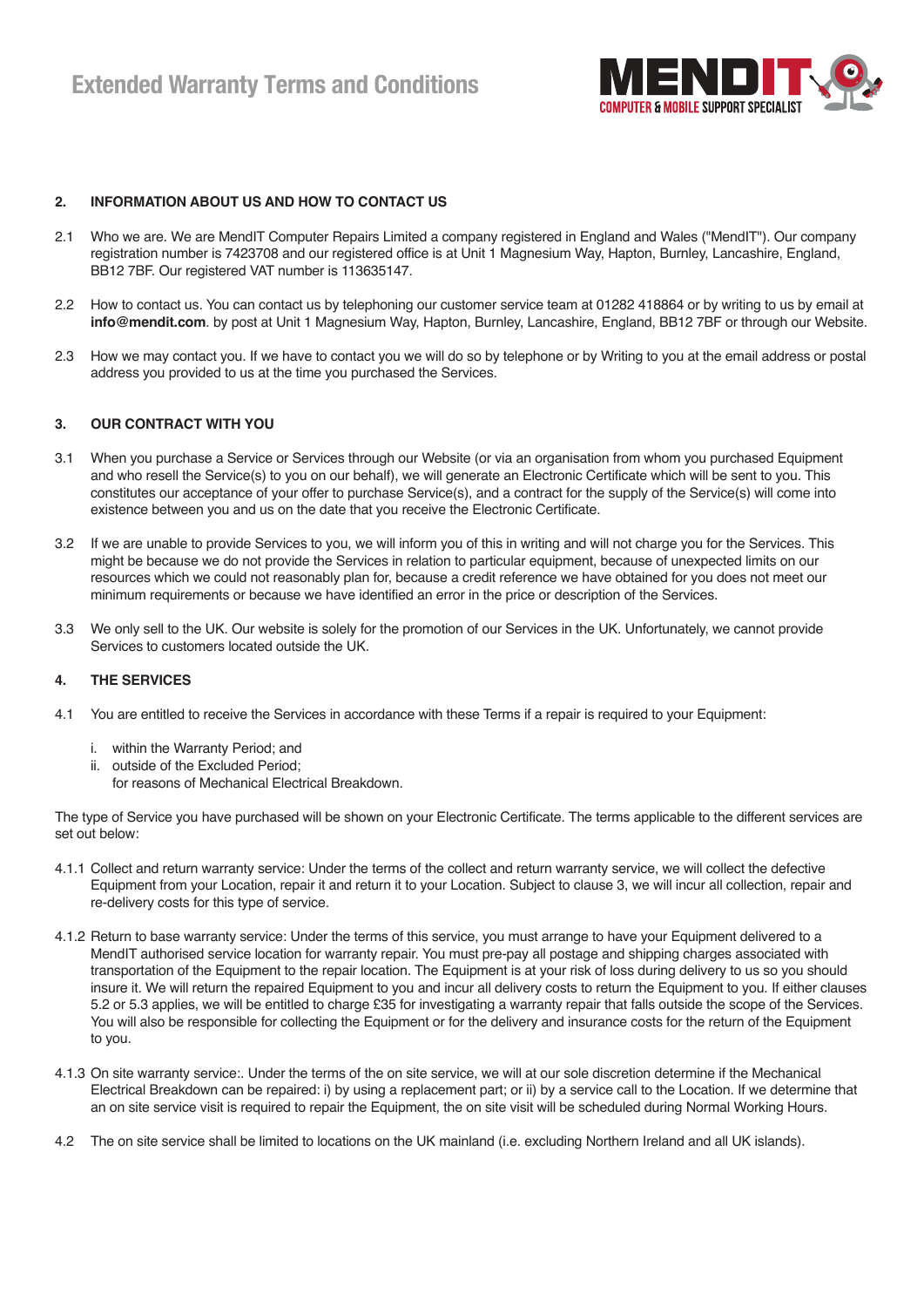### **Extended Warranty Terms and Conditions**



4.3 Unless otherwise stated, all response times are measured from the time you call us with the information that we will need to provide the Services:

 - On site: we aim to ensure that your problem will be responded to within 2 Normal Working Hours of your first notification of the Mechanical Electrical Breakdown. We aim to ensure the Equipment will be operating within the next Business Day of the on-site visit;

 -Return to base: we aim to ensure the Equipment will be operating and returned to you within 5 days of receipt at our workshop location;

 Collect and return: we will agree a time of collection with you and we aim to ensure the Equipment will be operating and returned to you within 5 days of receipt at our workshop location.

All of the timeframes set out above are indicative only and are subject to the availability of spare parts.

- 4.4 We will provide the Services with reasonable skill and care.
- 4.5 We are not responsible for delays outside our control. If our supply of the Services is delayed by an event outside our control then we will contact you as soon as possible to let you know and we will take steps to minimise the effect of the delay. Provided we do this we will not be responsible for delays caused by the event, but if there is a risk of substantial delay you may contact us to end the contract and receive a refund for any Services you have paid for but not received.

#### **5. CHARGES**

- 5.1 For the performance of the Services, you will pay us the charges set out in your initial quotation.
- 5.2 If we determine that any Mechanical Electrical Breakdown you report is not covered by the Services, we will contact you to determine whether you wish us to repair the Mechanical Electrical Breakdown for a charge, or whether you would prefer for the Equipment to be returned to you as received. You will be responsible for all associated transportation and handling costs, which we will charge you for. If we make an on site visit that turns out to be abortive, you will be charged an abortive site visit fee. Please see clause 5.3 below. - You must pay all such charges before we carry out any chargeable work.
- 5.3 As set out in your initial quotation, we will charge for on site visits and for collections under the collect and return service which are:
- 5.3.1 made at your request, but where the cause of the Mechanical Electrical Breakdown is not covered by the Services; or
- 5.3.2 made at your request but in our reasonable period are frivolous or unnecessary; or
- 5.3.3 which prove abortive as there is no representative at the Location for the booked on site visit, or for the pre-arranged collection of the Equipment.
- 5.4 We will supply any spare parts which are not included in the Services at our list prices, which we may update from time to time.
- 5.5 Any charges payable by you under these Terms must be paid (unless otherwise provided elsewhere in these Terms) upon receipt of our invoice and before the Equipment is collected or returned.
- 5.6 The charges payable under these Terms are exclusive of Value Added Tax which shall be paid by you at the rate and in the manner for the time being prescribed by law.
- 5.7 If any sum payable under these Terms is not paid on the due date, then (without prejudice to our other rights and remedies) we reserve the right to charge interest on such sum at the rate of 4 per cent above the base rate of HSBC Bank Plc from time to time. This interest will accrue on a daily basis from the due date until the date of actual payment of the overdue amount, whether before or after judgment. You must pay us interest together with any overdue amount when payment is demanded. In addition we will be entitled to suspend provision of the Services until such time as the payment is made.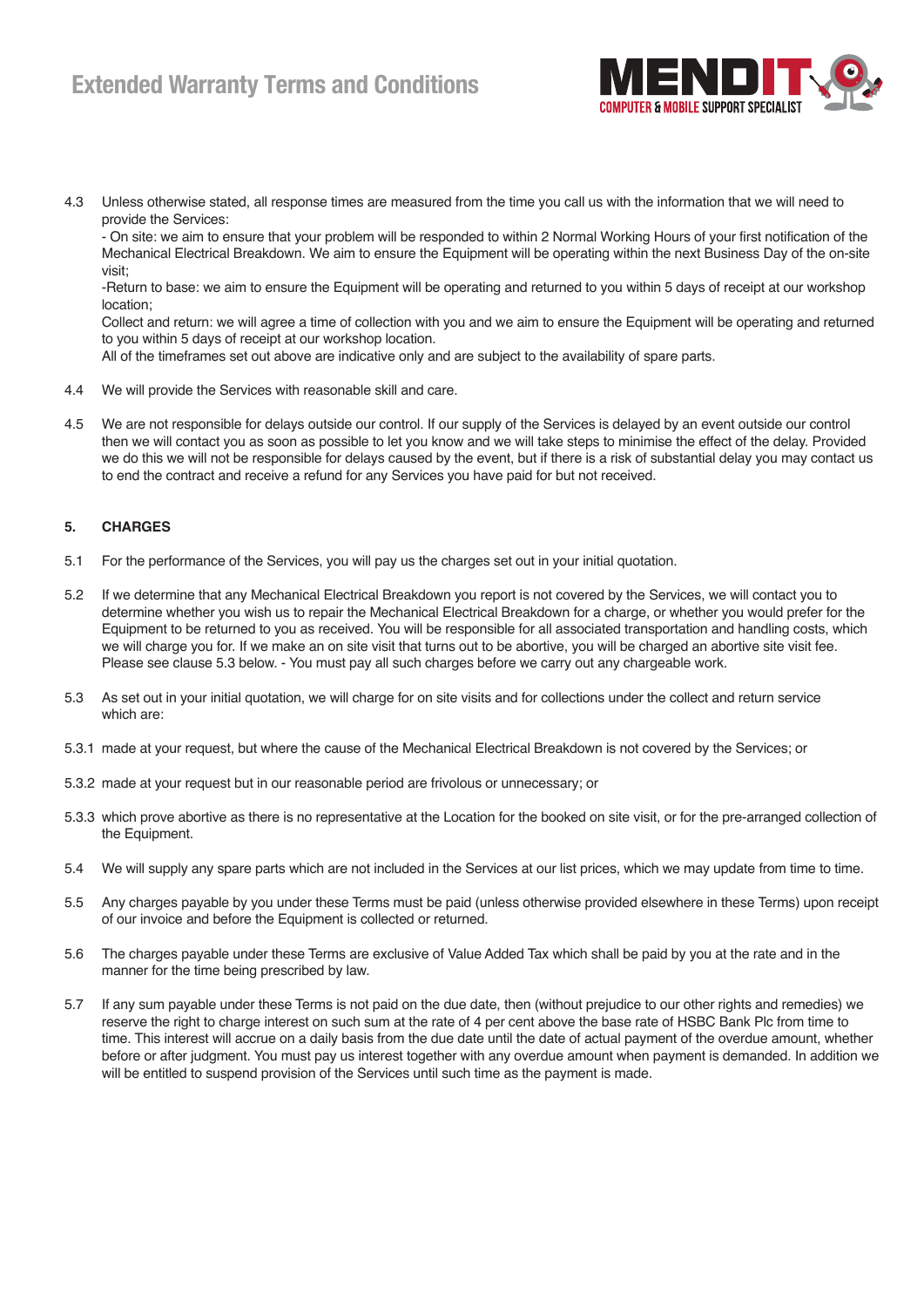

#### **6. EXCEPTIONS**

- 6.1 The Services are limited to Mechanical Electrical Breakdown during the Warranty Period and exclude:-
- 6.1.1 any repair of the Equipment which arises as a result of fair wear and tear;
- 6.1.2 failure or fluctuation of electric power, air conditioning, humidity control or other environmental conditions;
- 6.1.3 accident, neglect, misuse, malicious or intentional damage, abuse, contamination or default by you, your employees or agents or any third party or other external carriers;
- 6.1.4 any fault in any attachments or associated equipment (whether or not supplied by us) which do not form part of the Equipment;
- 6.1.5 act of God, terrorism risk, fire, flood, war, nuclear risk, sonic boom, act of violence, or any other similar occurrence;
- 6.1.6 any attempt by any person other than our personnel to adjust, repair or maintain the Equipment;
- 6.1.7 corrupted or conflicting software installed or as a result of a virus infection;
- 6.1.8 any inoperability or compatibility issues that may arise when parts intended for one system are installed in another system of a different make or model;
- 6.1.9 any fault occurring as a result of your failure to follow the manufacturer's instructions for the use of the Equipment;
- 6.1.10 damage caused by foreign objects or substances;
- 6.1.11 any repair where the manufacturer's repairer's seal is broken on the Equipment;
- 6.1.12 any damage to the Equipment which was caused prior to these Terms being entered into; or
- 6.1.13 your treatment of the Equipment other than as specified at section 10.1.
- 6.2 The Services also exclude:
- 6.2.1 any repair or spare part covered under any other guarantee, warranty, maintenance, rental, hire or lease agreement you may have with a third party and including but not limited to the manufacturer;
- 6.2.2 the provision of Services on site other than at the Location (or such other location as we shall have approved in writing);
- 6.2.3 repair or renewal of non-removable batteries, or expendable or consumable parts (including but not limited to batteries, tapes, disk packs and printing cartridges);
- 6.2.4 maintenance or support of the operating system of any Equipment;
- 6.2.5 electrical or other environmental work external to the Equipment;
- 6.2.6 maintenance of any attachments or associated equipment not supplied by us which do not form part of the Equipment;
- 6.2.7 recovery or reconstruction of any data or programs lost or spoiled as a result of any breakdown of or fault in the Equip- ment; or
- 6.2.8 any repair relating to a known manufacturing fault or manufacturer's recall.
- 6.3 If the Equipment is lost or damaged in transit and it has not been insured, we will not be able to repair it. If you have chosen to insure the Equipment yourself and it is lost or damaged, you will need to claim under your insurance policy. You can ask us to insure the Equipment with our transport company, which we will arrange for a fee which we will agree with you in advance. If we have arranged such insurance and the Equipment is lost or damaged, we will replace the Equipment.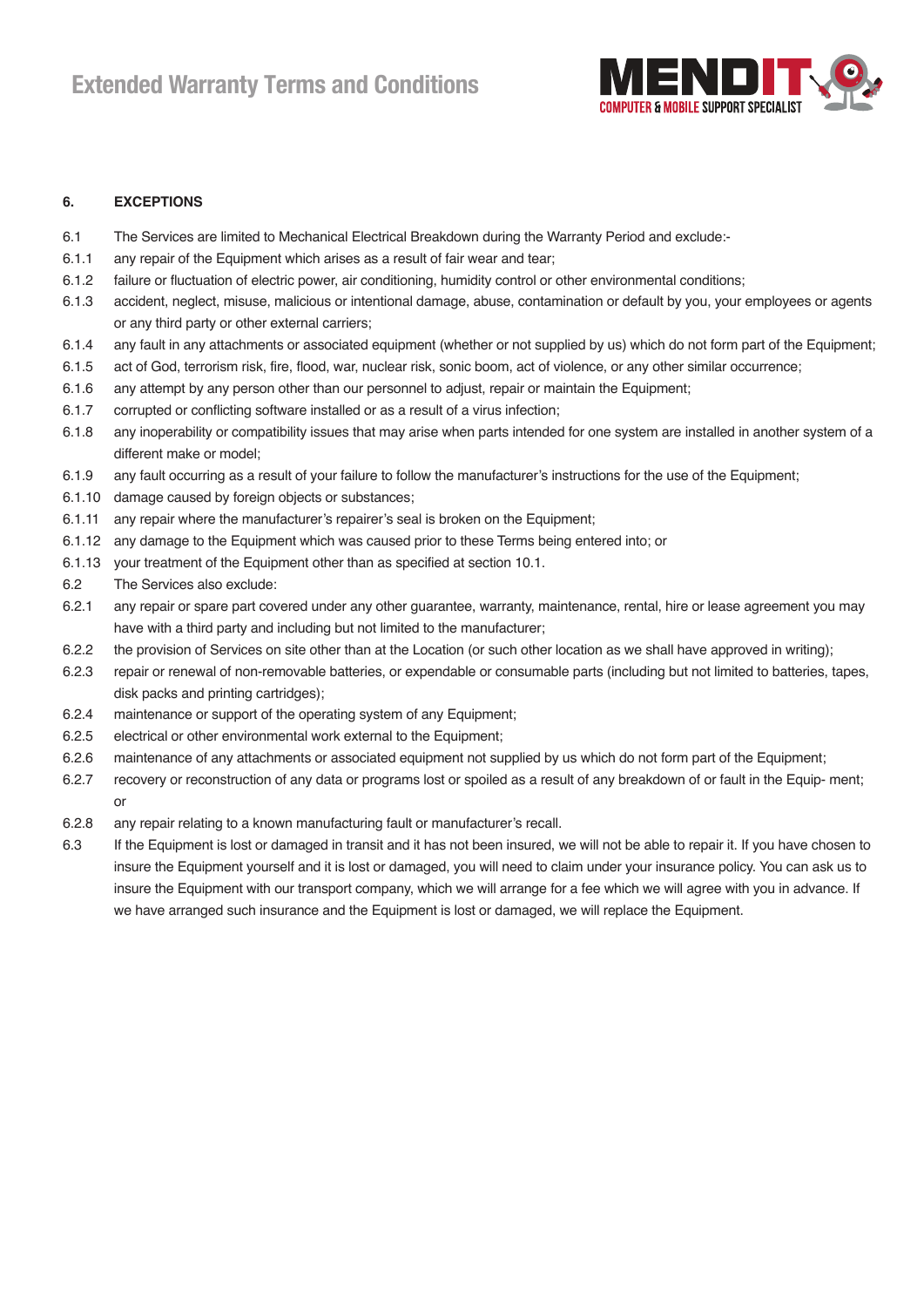

#### **7. REPLACEMENT**

- 7.1 We reserve the right to replace the whole of the Equipment, or any part or parts, which may be found to be faulty if spare parts are unavailable or, in our reasonable opinion, it is not economically viable to repair the Equipment.
- 7.2 We will endeavour to replace Equipment with identical new or fully refurbished Equipment of the same age and condition, but it may not be the same colour. If this is not possible, we will provide you with new or fully refurbished Equipment of a comparable specification, or with a value equivalent to the value of the replaced Equipment, taking into account its age and condition at the time of replacement.
- 7.3 We shall at the time of any such replacement notify you in writing of the serial numbers of the replacement Equipment.
- 7.4 The replacement Equipment shall become your property. The removed Equipment will become our property.
- 7.5 These Terms shall apply to all renewals of any part or parts of the Equipment made by us during the Warranty Period.
- 7.6 With the exception of Microsoft Equipment, should the Equipment be replaced pursuant to this clause 7, then the remaining term of the Warranty Period will transfer to the replaced Equipment.For Microsoft Equipment, if Equipment is replaced, the Warranty Period will end from the date of such replacement.

#### **8. OUR RIGHTS TO MAKE CHANGES**

- 8.1 Minor changes to the Services. We may change the Services:
- a) to reflect changes in relevant laws and regulatory requirements; and
- b) to implement minor technical adjustments and improvements and meet industry best practice, and where possible we will give you advance notice of any such changes.
- 8.2 More significant changes to the Services and these Terms. In addition, we may make more significant changes to the Services to reflect our business, but if we do so we will notify you and you may then contact us to end the contract before the changes take effect and receive a refund for any Services paid for but not received.

#### **9. DURATION**

9.1 These Terms shall continue for the Warranty Period, subject to earlier termination as set out in clauses 14 and 16.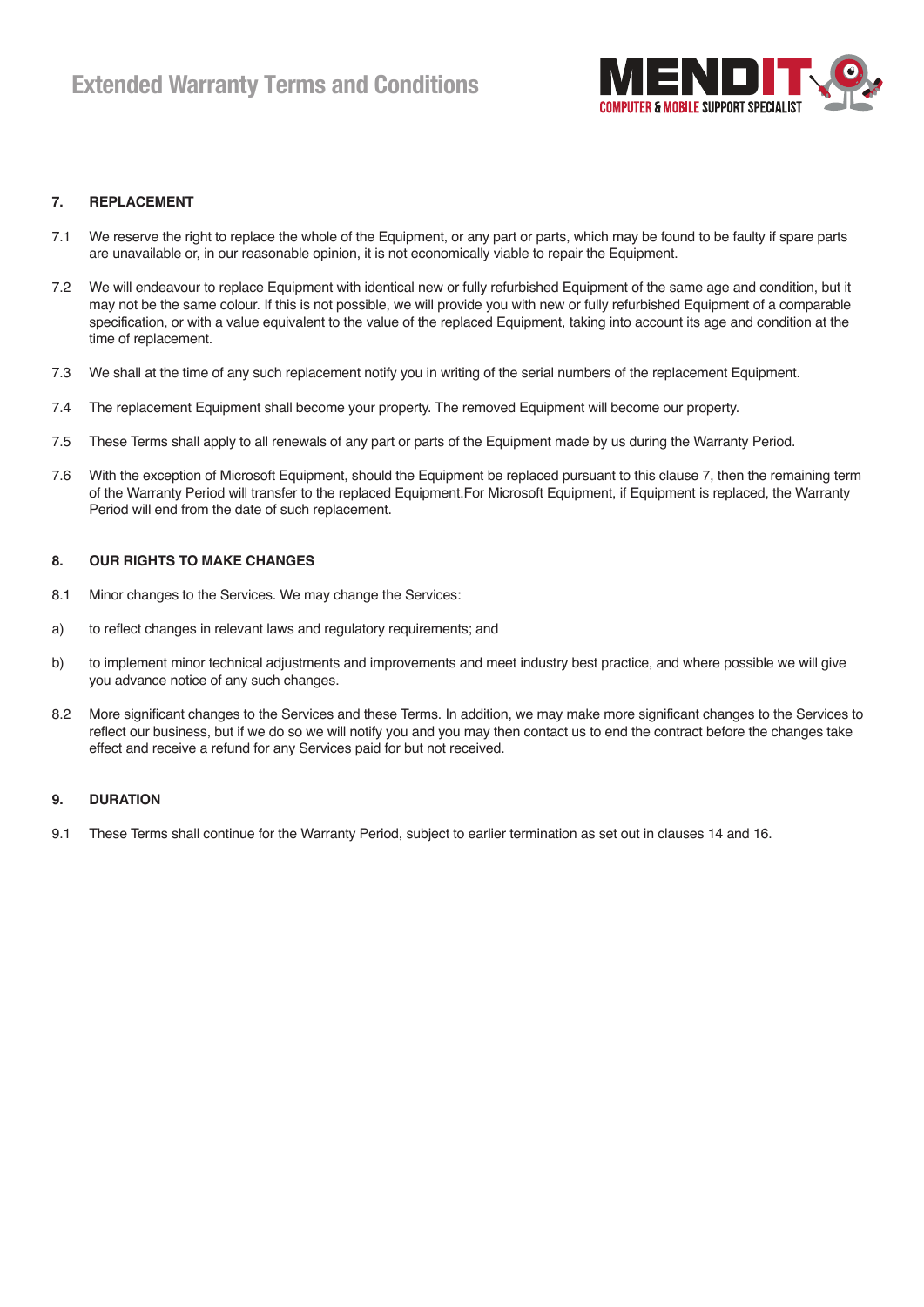

#### **10. YOUR OBLIGATIONS**

10.1 During the continuance of the Warranty Period you will:

#### *Use and Care of the Equipment*

- a) ensure that proper environmental conditions are maintained for the Equipment;
- b) will maintain in good condition the accommodation of the Equipment, the cables and fittings and the electricity supply;
- c) not make any modification to the Equipment without our prior written consent;
- d) keep and operate the Equipment in a proper and prudent manner in accordance with the manufacturer's operating instructions;
- e) ensure that the external surfaces of the Equipment are kept clean and in good condition and carry out any minor maintenance recommended by the manufacturer from time to time;
- f) not attempt to adjust, repair or maintain the Equipment and will not request, permit or authorise anyone other than us to carry out any adjustments, repairs or maintenance of the Equipment;
- g) only use on the Equipment operating systems recommend ed by the manufacturer.

#### *Access – if we are providing on-site warranty services*

- h) upon reasonable notice, provide us with full and safe access to the Equipment for the purposes of these Terms;
- i) provide adequate working space around the Equipment for the use of our personnel;
- j) have a representative present at the Location when we provide on site warranty Services;
- k) ensure that all manufacturer's labels (such as serial numbers) are in place, accessible and legible;

#### *Registration, Notification and Information*

to be entitled to receive the Services, the Equipment must have been registered within the Registration Period and you must:

l) notify us within 30 days of you becoming aware of a Mechanical Electrical Breakdown. You will need to provide us with the Equipment type and product number/serial number and reference number. You can find this on your Electronic Certificate. If you do not register the Equipment and/or notify us in accordance with clause 10.1(l), you will not be entitled to receive the Services.

#### *Miscellaneous*

- m) provide such telecommunication facilities as we reasonably require for testing and diagnostic purposes at your expense;
- n) before releasing any Equipment to us for repair and prior to any on site warranty visit, be sure to back up data, keep full security copies of your programs, databases and computer records in accordance with best computing practice and remove any confidential, proprietary or personal information.
- 10.2 Before we provide the Services:
- 10.2.1 we must have received a copy of the Data Disclaimer, signed by you;
- 10.2.2 you should consider making a written note of any configuration settings or information stored on any equipment or computers;
- 10.2.3 you should consider, where the Equipment is a computer, downloading and installing any available security and protection updates for the operating system you use and any available updates to virus-checking and other computer protection software you use.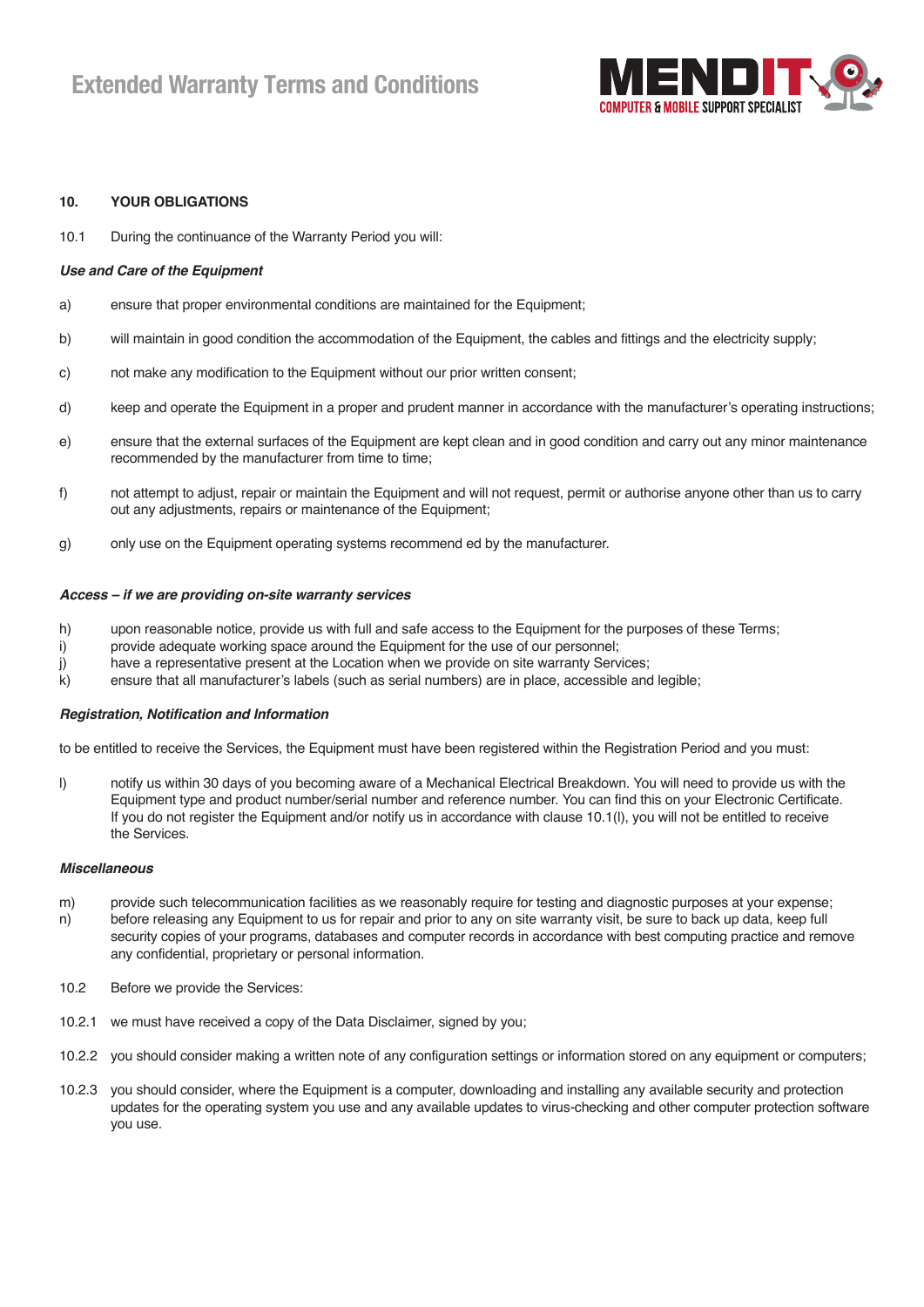

#### **11. SPARE PARTS**

We will not be liable for any delay in performing our obligations under these Terms arising from delay in the supply to us of spares parts or components by manufacturers, or their suppliers or agents, or if any recommended spare parts are not available. The exception to this is if we are at fault.

#### **12. HOW WE MAY USE YOUR PERSONAL INFORMATION**

We will only use your personal information as set out in our Privacy Policy which can be accessed at https://www.mendit.com. As this may be updated from time-to-time, please check this site regularly.

#### **13. LIABILITY**

YOUR ATTENTION IS IN PARTICULAR DRAWN TO THE FOLLOWING PROVISIONS 13.1 WE DO NOT PROVIDE A DATA BACK UP SERVICE AND ARE NOT RESPONSIBLE FOR AND SHALL HAVE NO LIABILITY IN RELATION TO ANY LOSS OF OR DELETION OF YOUR DATA.

13.2 If you are a Consumer:

 a) We are responsible to you for foreseeable loss and damage it causes. If we fail to comply with these Terms, it is responsible for loss or damage you suffer that is a foreseeable result of it breaking this contract or our failing to use reasonable care and skill, but we are not responsible for any loss or damage that is not foreseeable. Loss or damage is foreseeable if either it is obvious that it will happen or if, at the time the contract was made, both we and you knew it might happen, for example, if you discussed it with us during the sales process.

 b) We do not exclude or limit in any way its liability to you where it would be unlawful to do so. This includes liability for death or personal injury caused by its negligence or caused by the negligence of its employees, agents or subcontractors; for fraud or fraudulent misrepresentation; for breach of your legal rights in relation to the Services as summarised at section 17.2, including the right to receive Services which are performed with reasonable care.

13.3 If you are not a Consumer:

- a) Nothing in these Terms shall limit or exclude our liability for:
- i. death or personal injury caused by its negligence, or the negligence of its employees, agents or subcontractors (as applicable);
- ii. fraud or fraudulent misrepresentation;
- iii. breach of the terms implied by section 12 of the Sale of Goods Act 1979 or section 2 of the Supply of Goods and Services Act 1982; or
- iv. any matter in respect of which it would be unlawful for us to exclude or restrict liability.
- 13.4 Except to the extent expressly stated in clause 13.3(a), all terms implied by sections 13 to 15 of the Sale of Goods Act 1979 and sections 3 to 5 of the Supply of Goods and Services Act 1982 are excluded.
- 13.5 Subject to section 13.3a):

 a) we shall not be liable to you, whether in contract, tort (including negligence), breach of statutory duty, or otherwise, for any loss of profit, or any indirect or consequential loss arising under or in connection with its performance of the Services; and

 b) our total liability to you for all other losses arising under or in connection with any contract between us, whether in contract, tort (including negligence), breach of statutory duty, or otherwise, shall be limited to the greater of:

 an amount equal to the total charges received by us from you under these Terms; or the amount received by us for the claim under its insurance policy covering such risks provided that nothing in this clause shall oblige us to obtain any insurance or claim upon any insurance which it holds. You acknowledge that delay in notifying any claim may prevent us recovering any money under such policy.

- 13.6 When we are liable for damage to your property. If we provide services in your property, it will make good any damage to your property caused by it while doing so. However, it is not responsible for the cost of repairing any pre-existing faults or damage to your property that it discovers while providing the services.
- 13.7 We are not liable for business losses. If you use the Services for any commercial, business or re-sale purpose we will have no liability to you for any loss of profit, loss of business, business interruption, or loss of business opportunity.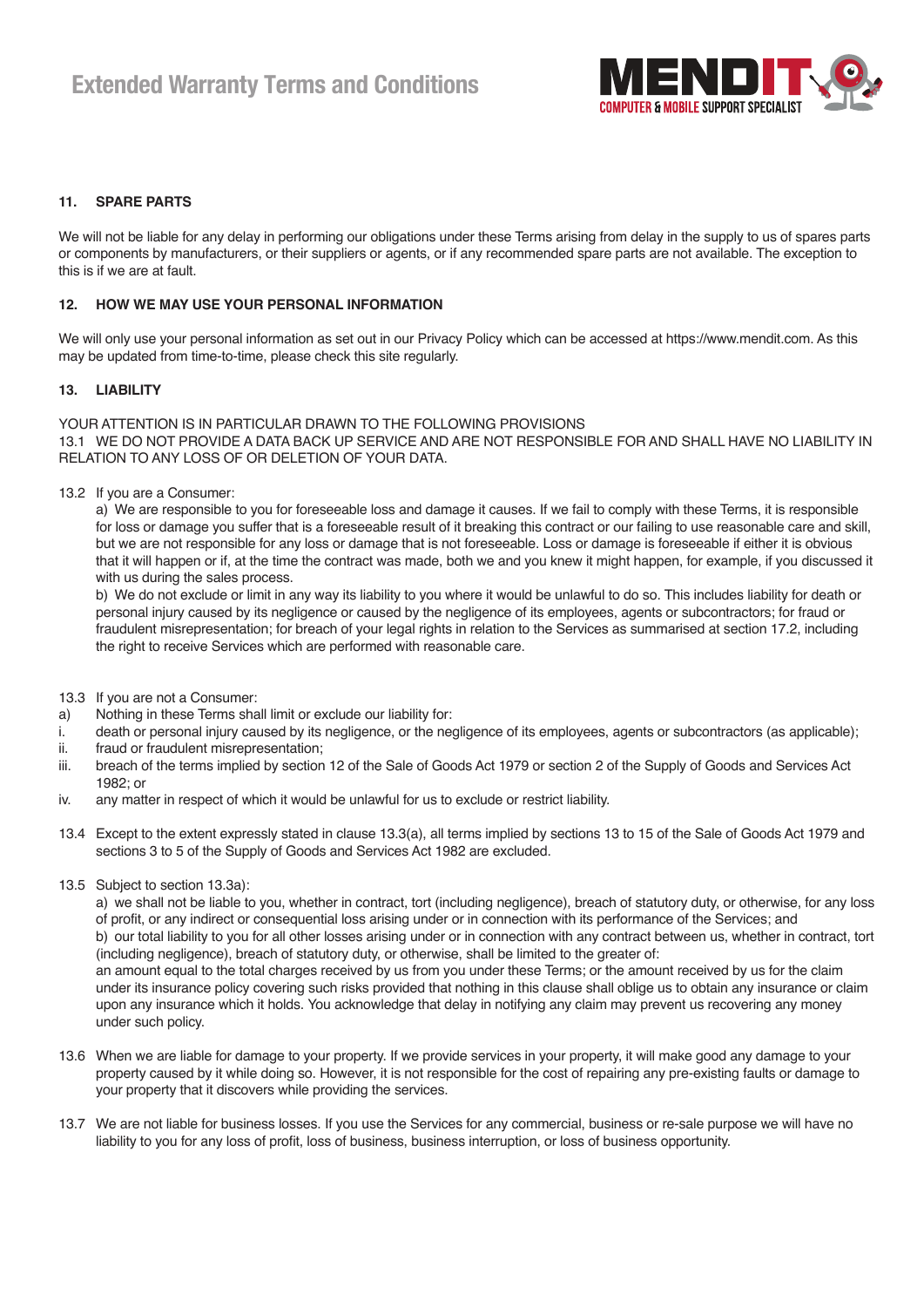

#### **14. YOUR RIGHTS TO END THE CONTRACT**

Sections 14.1 to 14.6 only apply if you are a Consumer.

- 14.1 You can always end your contract with us. Your rights when you end the contract will depend on the Services you have bought, whether there is anything wrong with them, how we are performing and when you decide to end the contract: a) if there is a problem with the Services you may have a legal right to end the contract (or to get the Equipment repaired or
	- replaced or a service re-performed or to get some or all of your money back) see section 17;

 b) if you want to end the contract because of something we have done or have told you we are going to do - see section 14.2; c) if you have just changed your mind about the Services, see section 14.3. You may be able to get a refund if you are within the cooling-off period, but this may be subject to deductions;

- d) in all other cases (if we are not at fault and there is no right to change your mind), see section 14.5.
- 14.2 Ending the contract because of something we have done or are going to do. If you are ending a contract for a reason set out at (a) or (b) below the contract will end immediately and we will refund you in full for any Services which have not been provided and you may also be entitled to compensation or a refund from us. The reasons are: a) we have told you about an upcoming change to the Services or these Terms which you do not agree to (see section 8.2); or b) there is a risk that supply of the Services may be significantly delayed because of events outside our control (see section 4.5).
- 14.3 Exercising your right to change your mind (Consumer Contracts Regulations 2013): For most products and services bought online if you are a Consumer you have a legal right to change your mind within 14 days and receive a refund. These rights, under the Consumer Contracts Regulations 2013, are explained in more detail below.
- 14.4 When you don't have the right to change your mind. You do not have a right to change your mind in respect of Services once any of the Services have been completed by us, even if the cancellation period is still running.
- 14.5 How long do I have to change my mind? You have 14 days after the day you receive your Electronic Certificate. If you cancel after we have started the Services, you must pay us for the Services provided up until the time you tell us that you have changed your mind.
- 14.6 Ending the contract where we are not at fault and there is no right to change your mind. Even if we are not at fault and you do not have a right to change your mind (see section 14.1), you can still end the contract before it is completed. A contract for services is completed when we have finished providing the Services and you have paid for them. If you want to end the contract in these circumstances, just contact us to let us know. The contract will not end until 2 calendar months after the day on which you contact us. We will refund any advance payment you have made for Services which will not be provided to you. For example, if you tell us you want to end the contract on 4 February we will continue to supply the Services until 3 April. We will only charge you for supplying the Services up to 3 April and will refund any sums you have paid in advance for the supply of the Services after 3 April.

#### Section 14.7 only applies if you are not a Consumer

14.7 Without affecting any other right or remedy available to you, you may end the contract with immediate effect by giving written notice to us if we commit a material breach of our obligations under the contract and (if such breach is remediable) fail to remedy that breach within 30 days after receipt of notice in writing to do so. You also have the right to end the contract as set out i n sections 4.5 and 8.2.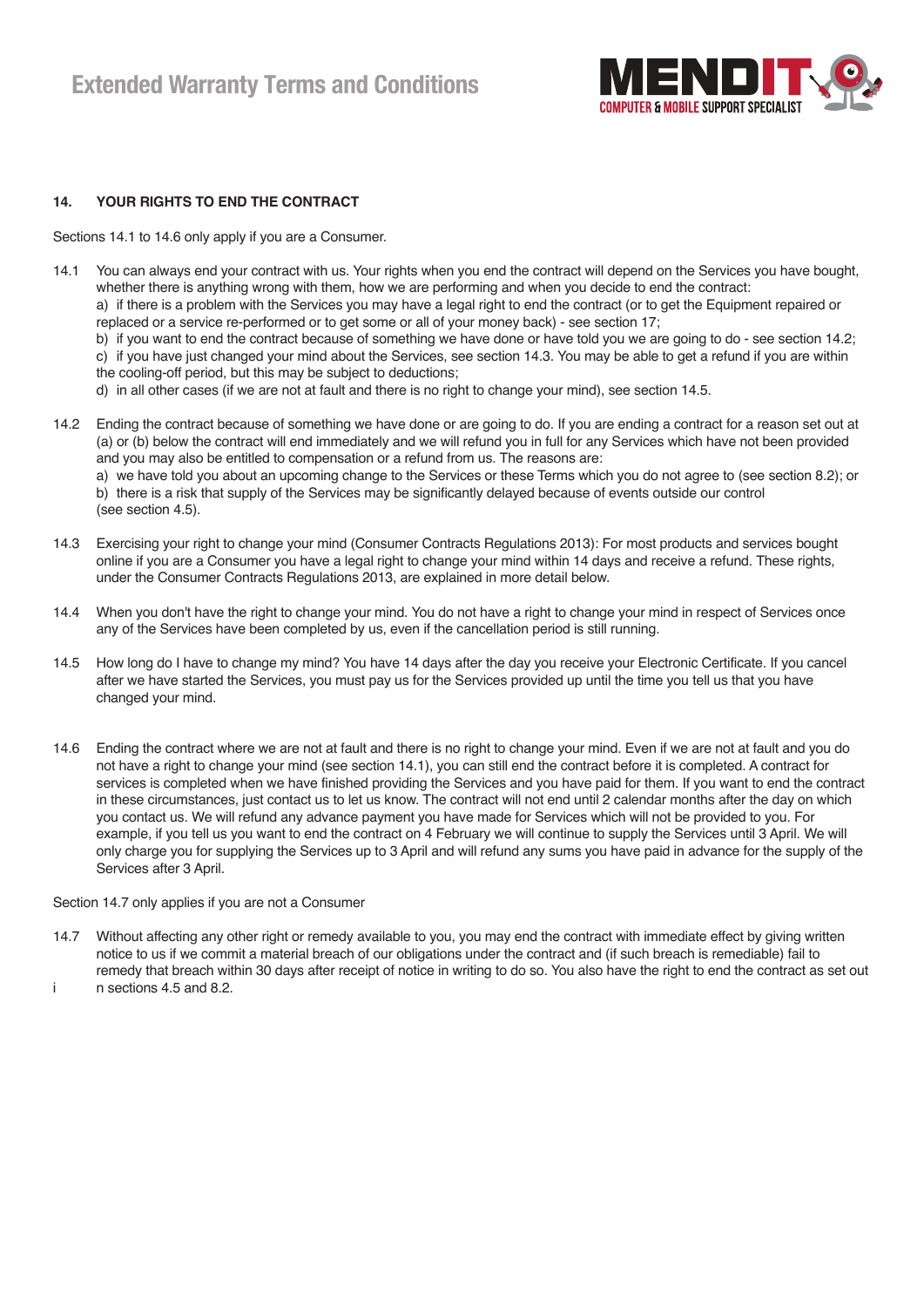

#### **15. HOW TO END THE CONTRACT WITH US (INCLUDING IF YOU HAVE CHANGED YOUR MIND)**

#### *Sections 15.1 to 15.4 only apply if you are a Consumer.*

received it and your name and address.

15.1 Tell us you want to end the contract. To end the contract with us, please let us know by doing one of the following: a) Phone or email. Call customer services on 01282 418864 or email us at sales@mendit.com .Please provide your name, home address, details of the unique customer reference number which can be found on certificate which you received when you completed your Application and, where available, your phone number and email address. b) Online. Contact the Sales Team at sales@mendit.com; and c) By post. Write to us at the address specified at section 2.2 above, including details of what you bought, when you ordered or

15.2 How we will refund you. We will refund you the price you paid for the Services by the method you used for payment. However, we may make deductions from the price, as described below.

- 15.3 Deductions from refunds if you are exercising your right to change your mind. If you are exercising your right to change your mind, we may deduct from any refund an amount for the supply of the Service for the period for which it was supplied, ending with the time when you told us you had changed your mind. The amount will be in proportion to what has been supplied, in comparison with the full coverage of the contract.
- 15.4 When your refund will be made. We will make any refunds due to you as soon as possible. If you are exercising your right to change your mind then, your refund will be made within 14 days of your telling us you have changed your mind.

#### **16. OUR RIGHTS TO END THE CONTRACT**

- 16.1 We may end the contract if you break it. We may end the contract for Services at any time by Writing to you if:
	- a) you do not make any payment to us within thirty (30) days of the date specified on your invoice and you still do not make payment within 30 days of us reminding you that payment is due;
		- b) you otherwise break this contract; or

 c) you do not, within a reasonable time of us asking for it, provide us with information that is necessary for us to provide the Services.

- 16.2 You must compensate us if you break the contract. If we end the contract in the situations set out in sections 16.1 we will refund any money you have paid in advance for Services we have not provided but we may deduct or charge you:
- a) up to thirty pounds (£30) as compensation for the net costs we will incur as a result of your breaking the contract; or
- b) reasonable compensation for the net costs we will incur as a result of your breaking the contract; or
- c) a percentage of the price for the Services depending on the date on which we end the contract as compensation for the net costs we will incur as a result of your breaking the contract.
- 16.3 We may withdraw the Services. We may write to you to let you know that we are going to stop providing the Services. We will let you know at least one month in advance of our stopping the supply of the Services and will refund any sums you have paid in advance for Services which will not be provided.
- 16.4 We may end the contract in accordance with clause 7.6.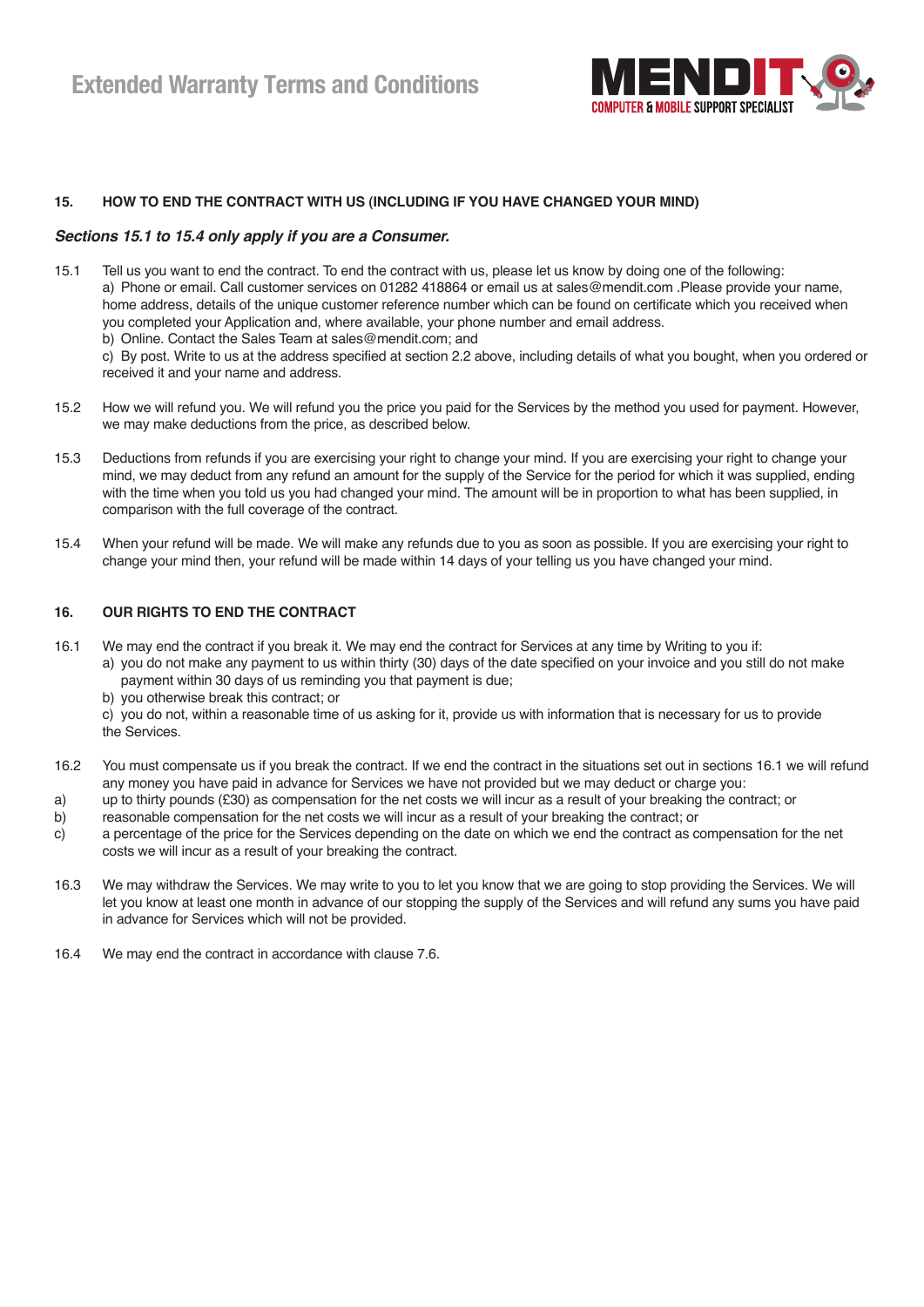

#### **17. IF THERE IS A PROBLEM WITH THE SERVICES**

17.1 How to tell us about problems. If you have any questions or complaints about the Services, please contact us. You can telephone our customer service team at 01282 418864 or Write to us at repairs-admin@mendit.com and/or Unit 1 Magnesium Way, Burnley Bridge, Burnley, Lancashire. BB12 7BF.

Section 17.2 applies to Consumers only

17.2 Summary of your legal rights. We are under a legal duty to supply Services that are in conformity with this contract. See the box below for a summary of your key legal rights in relation to the Services. Nothing in these Terms will affect your legal rights.

#### **Summary of your key legal rights**

This is a summary of your key legal rights. These are subject to certain exceptions. For detailed information please visit the Citizens Advice website www.adviceguide.org.uk or call 03454 04 05 06.

In relation to Services, the Consumer Rights Act 2015 says:

- a) You can ask us to repeat or fix a service if it's not carried out with reasonable care and skill, or get some money back if we can't fix it.
- b) If you haven't agreed a price beforehand, what you're asked to pay must be reasonable.
- c) If you haven't agreed a time beforehand, it must be carried out within a reasonable time.

See also section 15.

#### **18. WAIVER OF REMEDIES**

If we do not insist immediately that you do anything you are required to do under these Terms, or if it delays in taking steps against you in respect of your breaking this contract, that will not mean that you do not have to do those things and it will not prevent us taking steps against you at a later date. For example, if you miss a payment and we do not chase you but continues to provide the Services, it can still require you to make the payment at a later date.

#### **19. ENTIRE AGREEMENT**

- 19.1 The Terms constitute the entire agreement between the parties and supersedes and extinguishes all previous agreements, promises, assurances, warranties, representations and understandings between them, whether written or oral, relating to its subject matter.
- 19.2 Each party acknowledges that in entering into these Terms it does not rely on, and shall have no remedies in respect of any statement, representation, assurance or warranty (whether made innocently or negligently) that is not set out in the Terms. Each party agrees that it shall have no claim for innocent or negligent misrepresentation or negligent misrepresentation based on any statement in the Terms.
- 19.3 Nothing in this clause shall limit or exclude any liability for fraud.